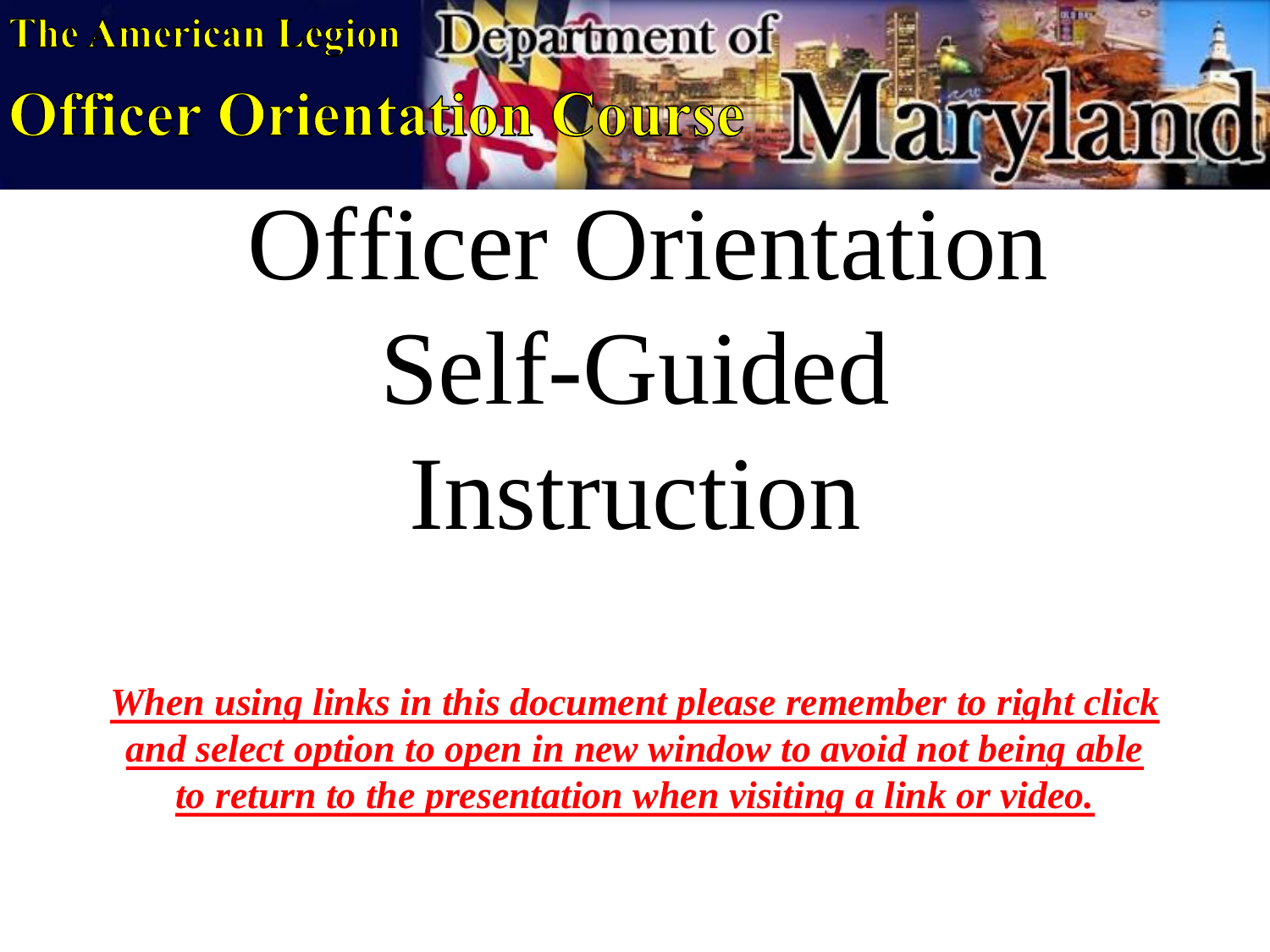#### **The American Legion** Department of Officer Orientation Cour **Goals and Objectives**

- Present topics to improve the members understanding of Department structure, policies, and procedures and rule
- Develop areas of emphasis within the organization and encourage individual growth and self-development
- Improve the base-line knowledge and skill sets needed to effectively lead our organization in the years ahead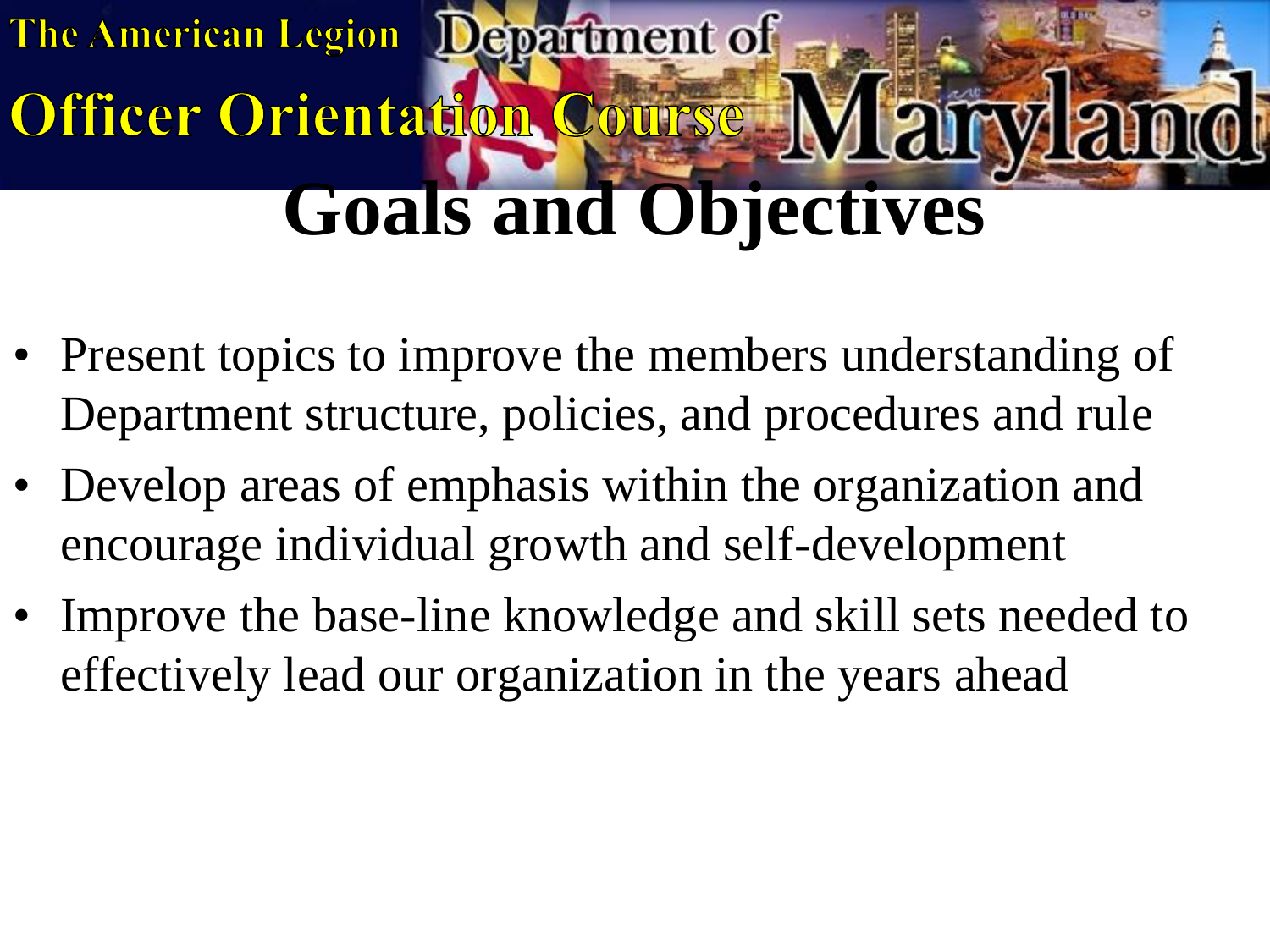Officer Orientation Course

# **Other Training Requirements and Opportunities**

#### – **American Legion Basic Training (<https://www.legion.org/alei>)**

- Required course for all Department Officers and candidates
- Required for all District Commanders
- Other Region and District Officers recommended completion

#### – **National American Legion College (<https://www.legion.org/college>)**

- Recommended course for Department Officers (Post-Vietnam era) and those seeking Department Offices within the next 5 years.
- Applications due annually to Dept HQs NLT 1 July.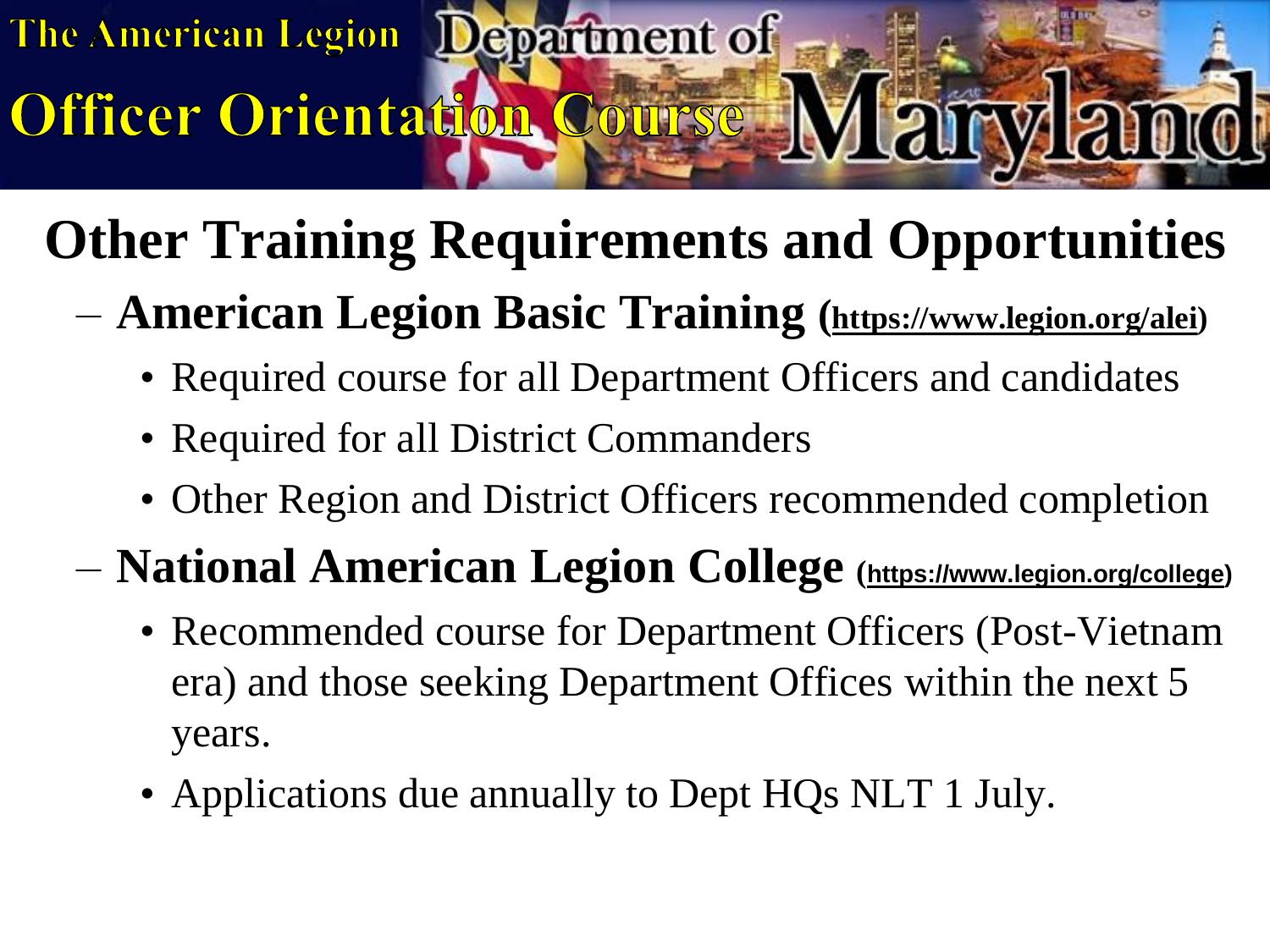

# Officer Orientation Course

# **Department Principles and Policies**

#### • **Sexual Harassment**

- Right click and open in a new window to watch video: [https://youtube.com/watch?v=S1I-paa\\_MTE&feature=emb\\_logo](https://youtube.com/watch?v=S1I-paa_MTE&feature=emb_logo)
- [Click to view Dept Harassment Policy](http://mdlegion.org/Forms/EEO-Discrimination-Sexual Harassment Policy.pdf)
- [Click to view Sample Policy for Posts](http://mdlegion.org/Forms/Sample Freedom from Harassment policy (Dec 2017).doc)
- Sexual harassment has a severe detrimental affect on the members, employees, and the organization as a whole
- It is the duty to of everyone to foster a climate free from Sexual Harassment, and providing a safe reporting environment for victims.
- Sexual harassment also impacts on volunteer members and safeguards must be implemented to protect everyone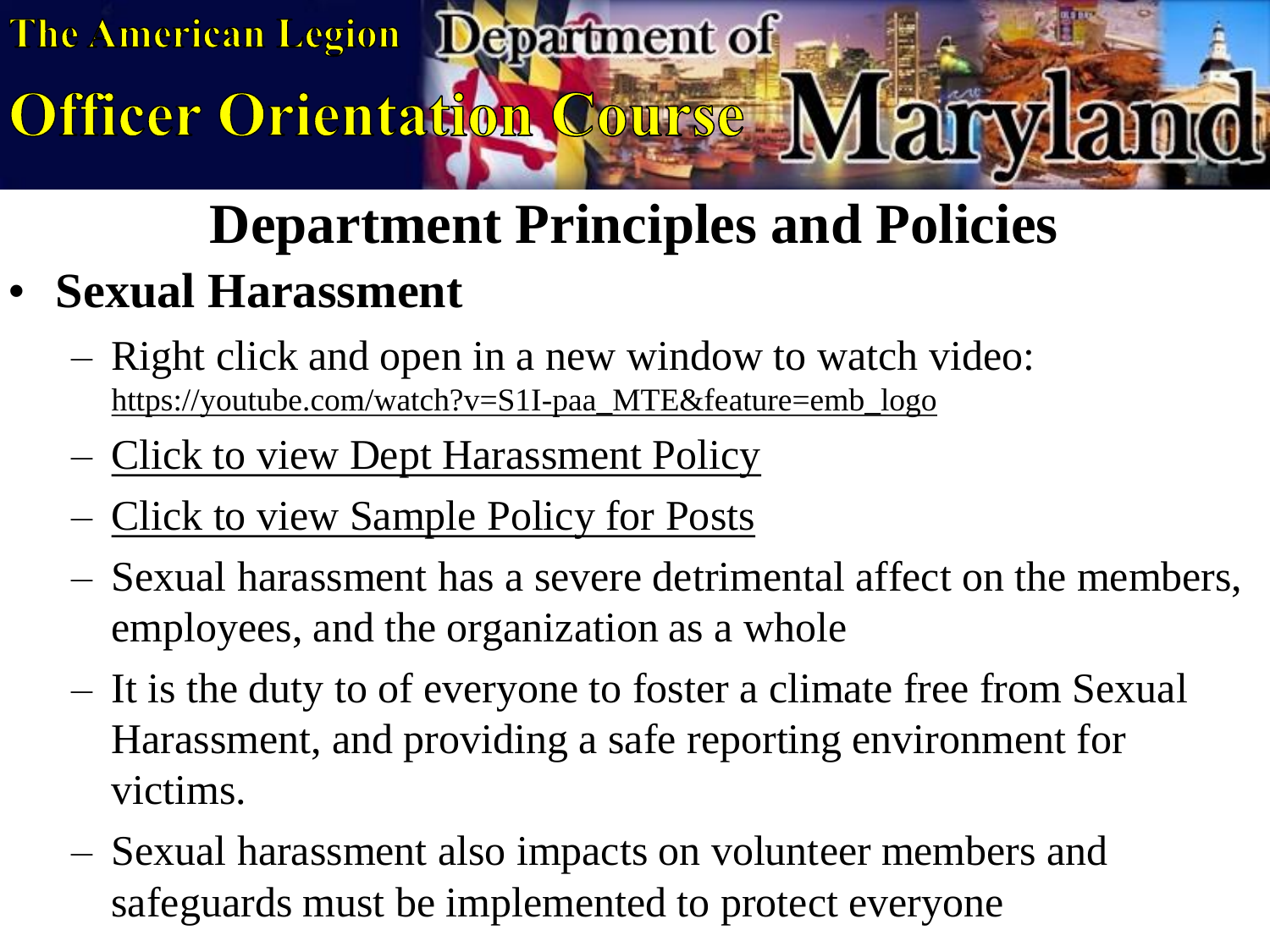# Officer Orientation Course

# **Department Principles and Policies**

#### • **Equal Opportunity and Non-Discrimination**

- Right click and open in a new window to watch videos: <https://www.youtube.com/watch?v=3lRjzlnR1i0> <https://www.youtube.com/watch?v=Pjh-JV9jfbw>
- [Click to view Dept Harassment Policy](http://mdlegion.org/Forms/EEO-Discrimination-Sexual Harassment Policy.pdf)
- DEC Resolutions mandates all Posts comply with all laws, rules, and regulations of the Federal, State, and Local government and agencies
- Sound leadership must be the cornerstone to the effort to eliminate discrimination and sexual harassment
- Illegal discrimination in any form is forbidden within our organization, and all have a responsibility to carry out the Department Policies, and educate others within the organization on the tremendous impact such actions have on the organization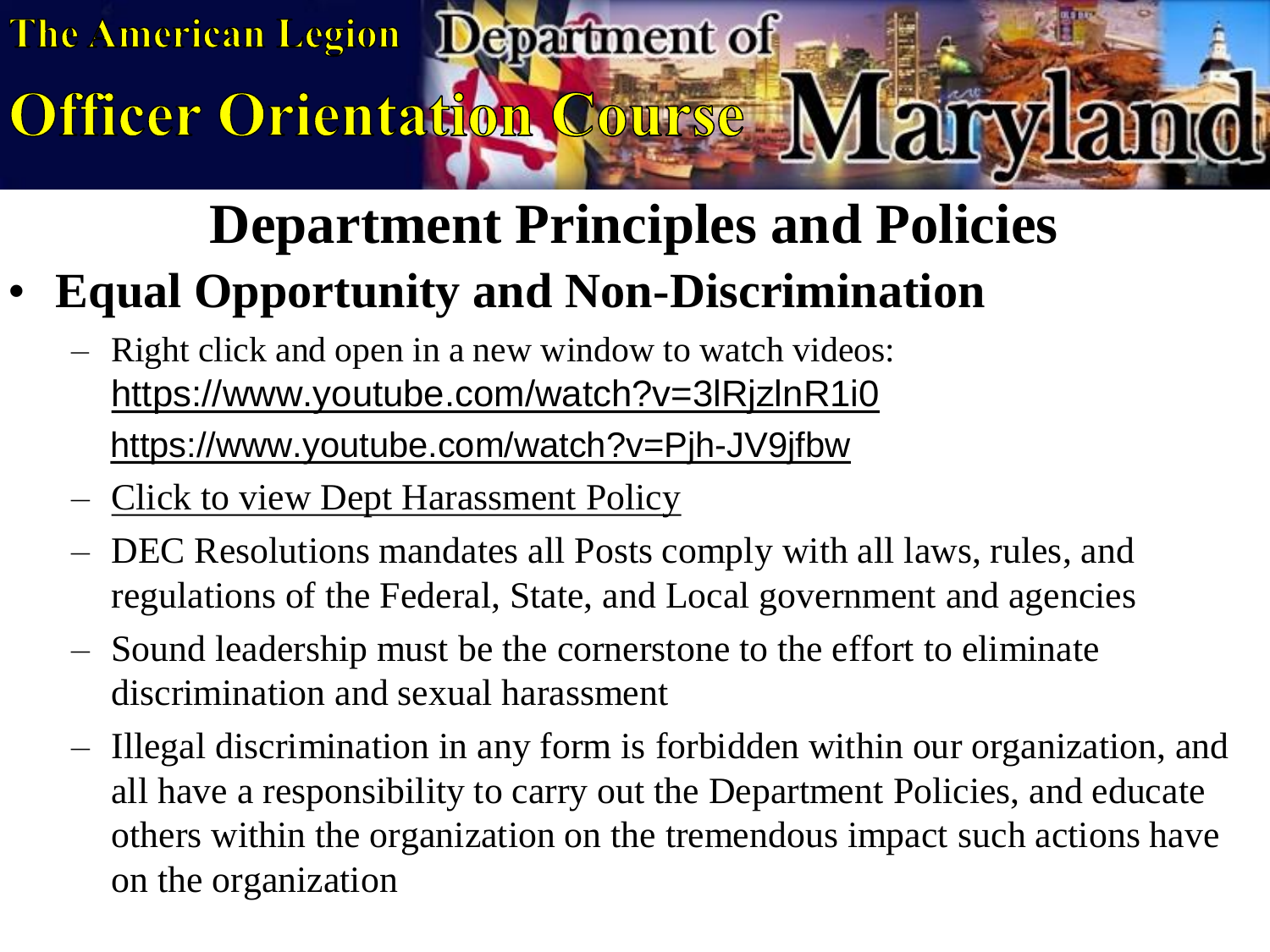## **Department Principles and Policies**

• **Corporate Policies and DEC standards of care**

Right click and open in a new window to watch videos:

Officer Orientation Course

– Non-Profit Board Responsibilities:

[https://www.youtube.com/watch?v=LQ20ZeyOEZU&feature=emb\\_logo](https://www.youtube.com/watch?v=LQ20ZeyOEZU&feature=emb_logo)

– Non-Profit Board Fiduciary Duties:

[https://www.youtube.com/watch?time\\_continue=1&v=JaCHqOWTUgM&feature=emb\\_logo](https://www.youtube.com/watch?time_continue=1&v=JaCHqOWTUgM&feature=emb_logo)

– Non-Profit Board Conflicts of Interest:

[https://www.youtube.com/watch?v=UUB6n2VHyNM&feature=emb\\_logo](https://www.youtube.com/watch?v=UUB6n2VHyNM&feature=emb_logo)

- It is essential for Dept Officers and DEC to understand their role and duties within the organization
- These Standards of Care are legal duties required of all Non-Profit Board members, and must be taken seriously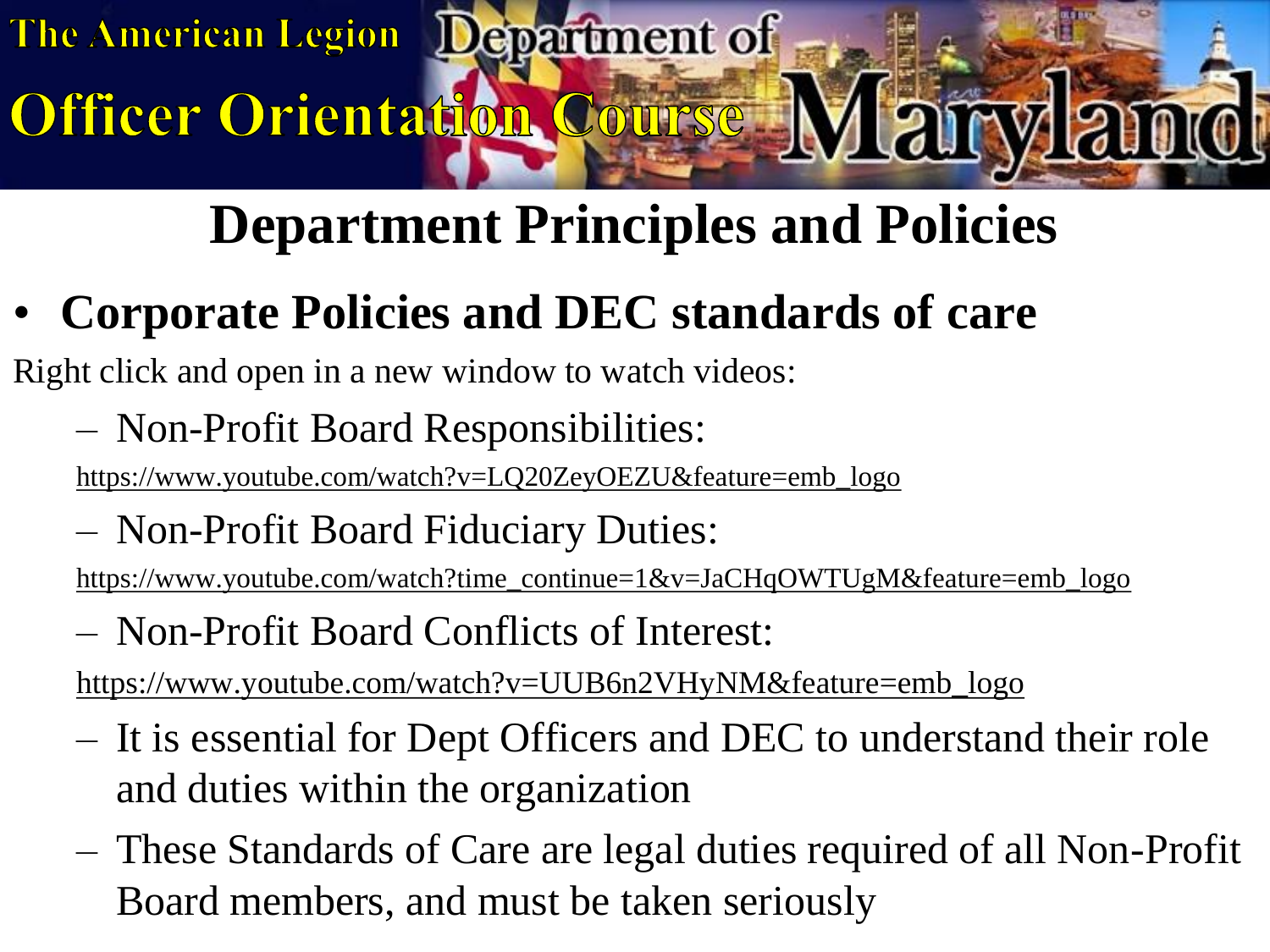## **Department Principles and Policies**

- **Employee Policies and non-exempt employee limitations**
	- Right click and open in a new window to watch video: <https://www.youtube.com/watch?v=wUQQka9QJf8>
	- Exempt Employee (Dept Adjutant)

Officer Orientation Course

- All other employees Non-exempt
- Adjutant directs the staff; Dept Officers are to refrain from tasking or directing the staff
- Do not contact non-exempt staff off hours as this may require compensation to the staff for overtime; The Dept Adjutant is available if needed during the non-operating hours of the office if needed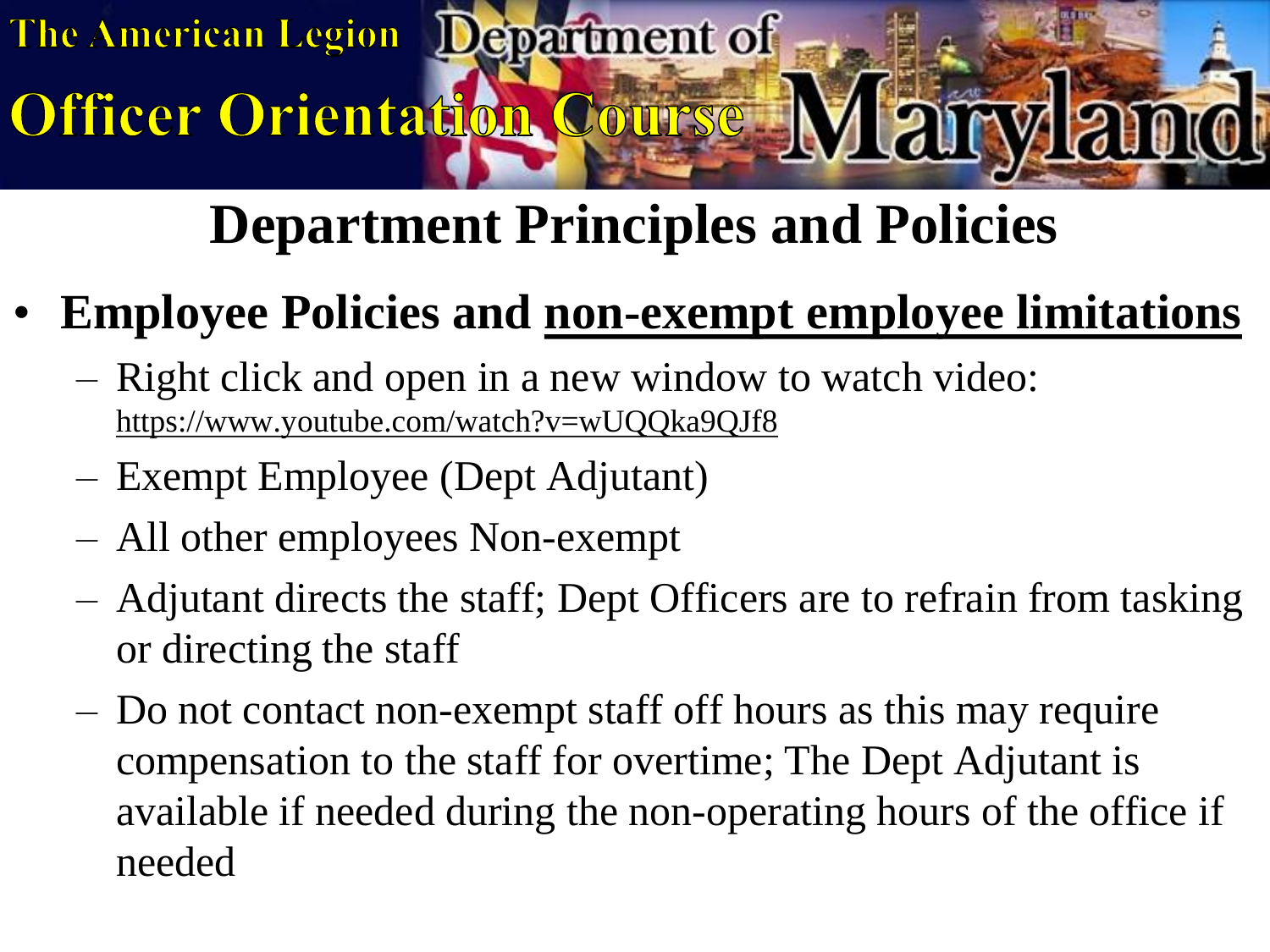## **Department Principles and Policies**

- [Commission and Committee Purpose Manual,](http://mdlegion.org/Forms/MD Outline Authorization.pdf) and the benefits of properly functioning committees.
	- Review the structure of the Department on the last page of the Purpose manual
	- Review the website ["Effective Committees: The Basics",](http://www.ala.org/yalsa/aboutyalsa/yalsahandbook/effectivecommittees) American Library Association, September 11, 2009. http://www.ala.org/yalsa/aboutyalsa/yalsahandbook/effectivecommittees (Accessed January 17, 2020) Document ID: a0143ae8-e524-30a4-b907-8f276f167708
	- Understand keys to successful committees:

Officer Orientation Course

- Written Committee Description
- An effective chair.
- Members thoughtfully appointed.
- Accountability to the board. (Dept Vice Commanders assigned to liaison with Commisions)
- Well-run meetings
- Annual Calendar Of Major Decisions And Meetings
- Succession Plan and templates of documents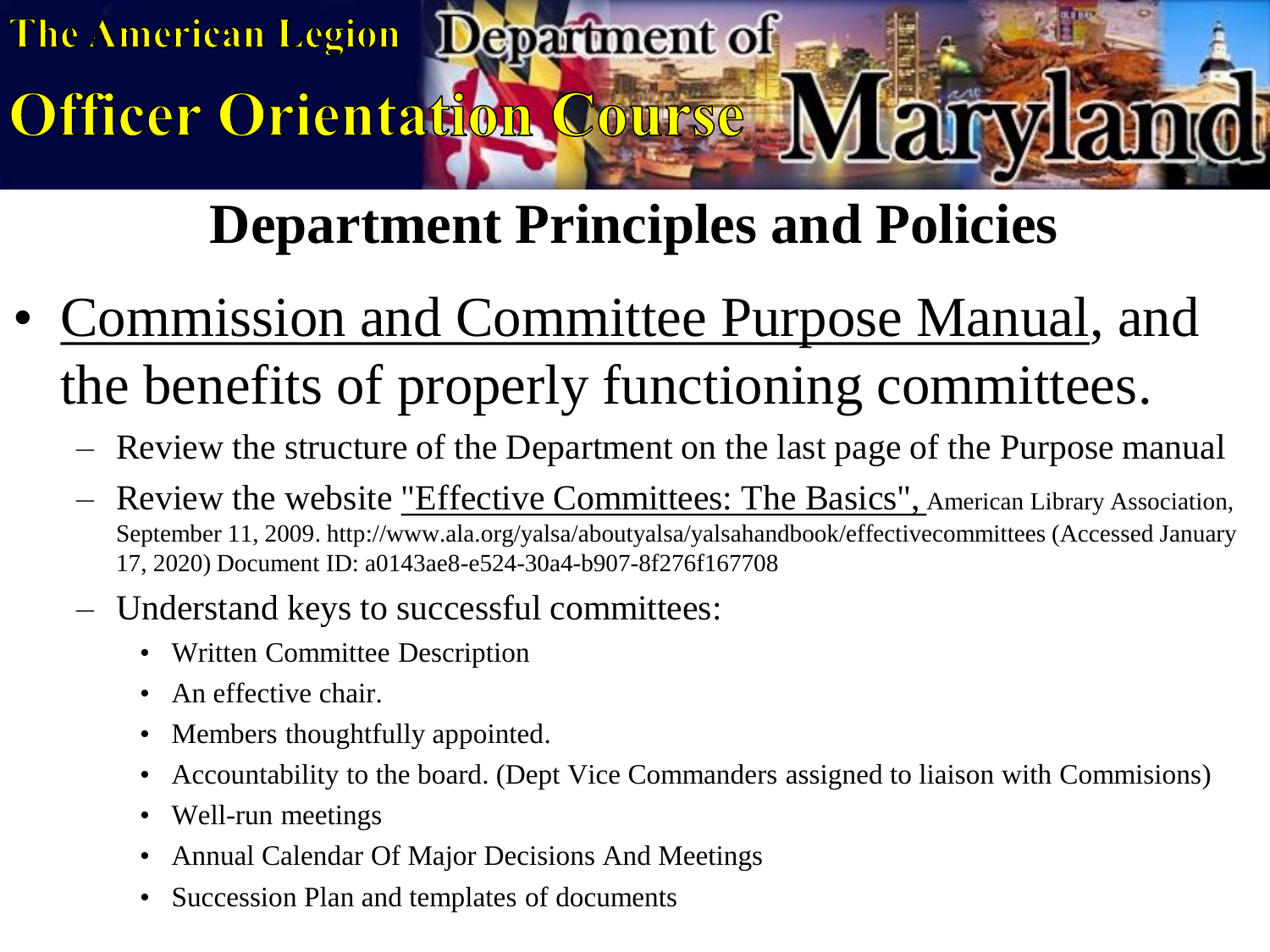## **Department Principles and Policies**

- [Commission and Committee Purpose Manual,](http://mdlegion.org/Forms/MD Outline Authorization.pdf) and the benefits of properly functioning committees.
	- Understand the keys to effective meetings

Officer Orientation Course

- Provide an orientation to new members
- Provide an agenda in advance of meeting
- Provide recognition of active committee members
- Seek out unproductive committee members to find out what is getting in a way of performance and then devising strategies to overcome those barrier
- Involve committee members in developing an annual committee plan of work and make sure that the committee plans are in alignment with the purpose manual's assigned mission.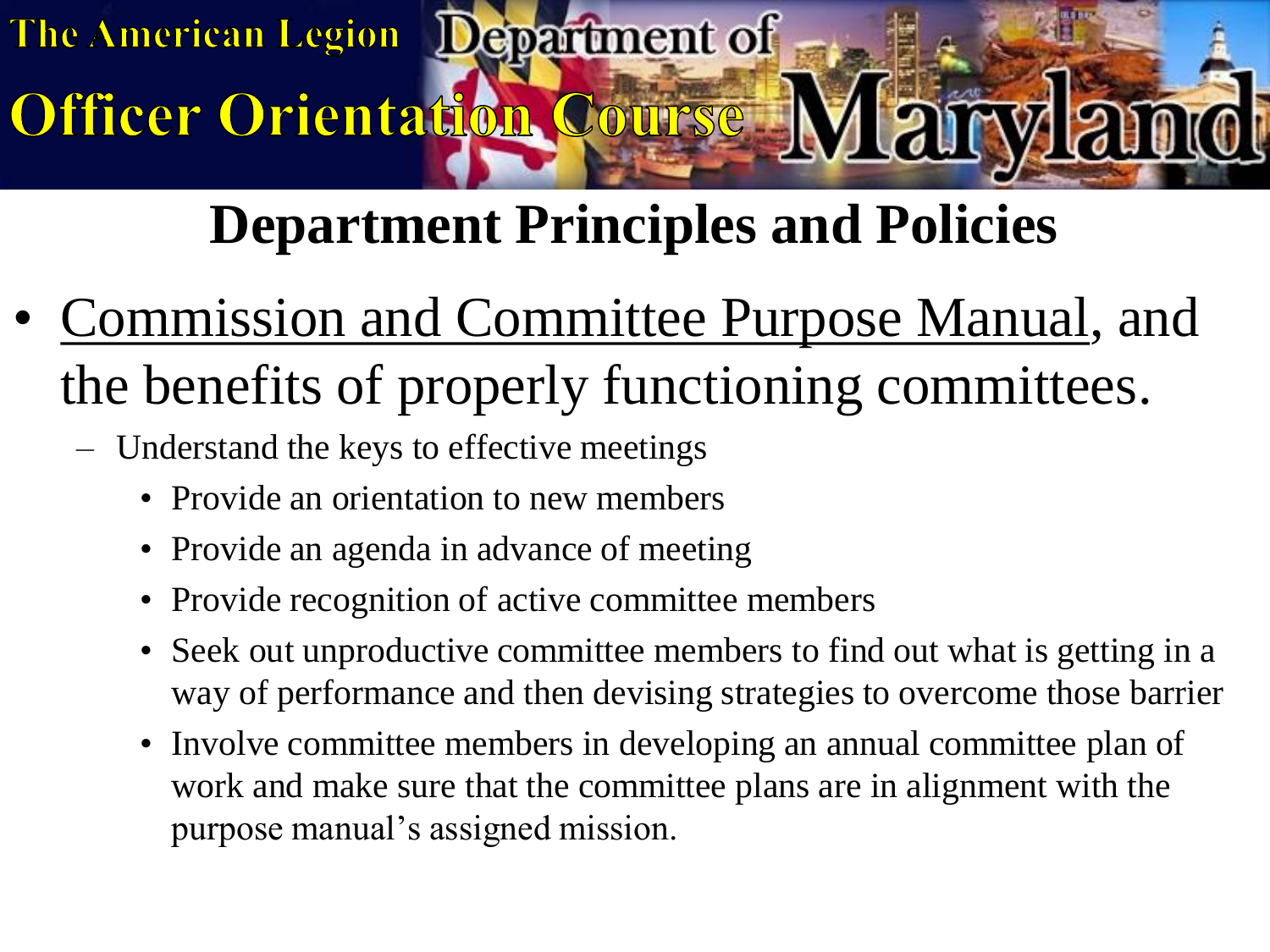### **Department Principles and Policies**

• Etiquette

#### – Dress and decorum

• This is a shifting issue in the Legion

Officer Orientation Course

- Official Meetings attire of Department Officers is Business Dress
- Many are advocating for Business Casual approach
- DEC members should use business casual in their meetings

#### – Use of Social media and written communications (including emails and texts)

- You represent the Department, your views cannot be differentiated from the organization easily, so many will assume you speak for The American Legion
- <https://www.youtube.com/watch?v=b9GmCoMGYlE>